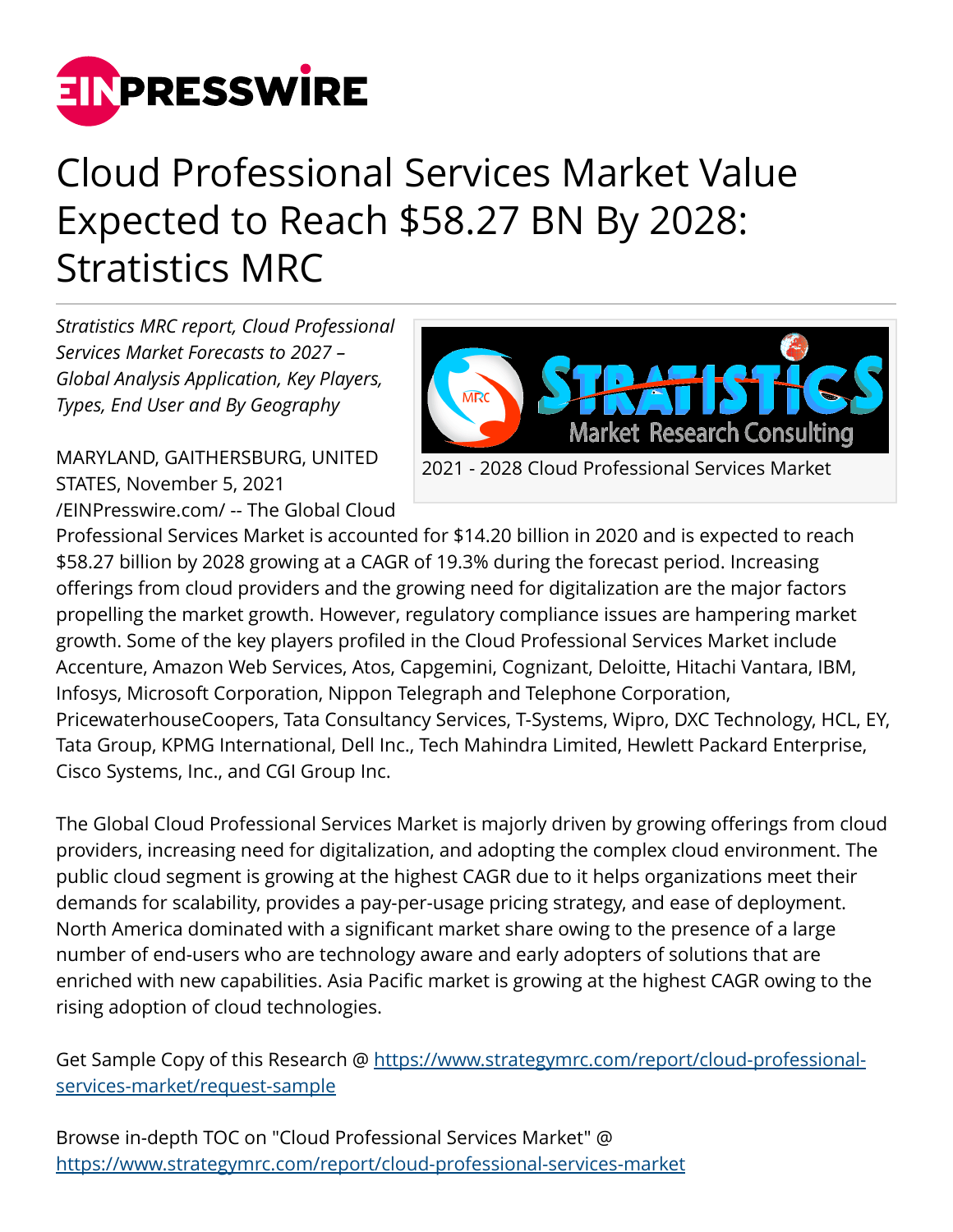Cloud Professional Services Market report provides an in-depth study and forecast about the industry covering the complete overview of the market that will assist convey clients and business-making strategies. The industry's supply chain and market size, in terms of value, have been derived by extensive research methods. Our report enables readers to understand details of the market, latest trends, key drivers and constraints, opportunities, threats, volume and value forecasts, and various investment opportunities for manufacturers operating in the global and regional markets. Cloud Professional Services Market report also offers company profiling with detailed strategies, financials, key products, and recent developments along with SWOT analysis of profiled players and Porters five forces for deep insights.

This report offers market monitoring related to a particular area of clients interest and provides up to date information related to strategic initiatives like mergers, acquisitions, partnerships, expansions, product launches for leading companies on a regional scale depending on the clients subscription period for various industries or markets. Our data is constantly updated and revised by team of research experts so that it always reflects the recent trends and information. We have high experience in research and consulting for different business domains to provide to the necessities of both individual and corporate clients. Our experienced team uses proprietary data sources and different tools and methods to gather and analyze information.

Browse the latest market research reports by Stratistics MRC:

[Transit Ticketing Market Forecasts to 2028](https://www.strategymrc.com/report/transit-ticketing-market) – Global Analysis By Component (E-Kiosk , E-Ticket, E-Toll, Ticket Machine), System (Smart Card, Smart Phone), Source (Synthetic, Natural) and By Geography

[Capacity Management Market Forecasts to 2028](https://www.strategymrc.com/report/capacity-management-market) – Global Analysis By Deployment (Cloud, On-Premises), Organization Size (Small and Medium-Sized Enterprises, Large Enterprises) and By Geography

[Content Intelligence Market Forecasts to 2028](https://www.strategymrc.com/report/content-intelligence-market) – Global Analysis By Platform (Big Data, Artificial Intelligence), Component (Software, Services), End User (Manufacturing, Media & Entertainment) and By Geography

## About Us:

Stratistics MRC research reports and publications are routed to help clients to design their business models and enhance their business growth in the competitive market scenario. We have a strong team with hand-picked consultants including project managers, implementers, industry experts, researchers, research evaluators and analysts with years of experience in delivering the complex projects. We track 30+ industries and cover 800 market segments.

Call us +1-301-202-5929 now for personal assistance with your queries. Email: info@strategymrc.com Follow us on LinkedIn: <https://bit.ly/3ngfYIC>